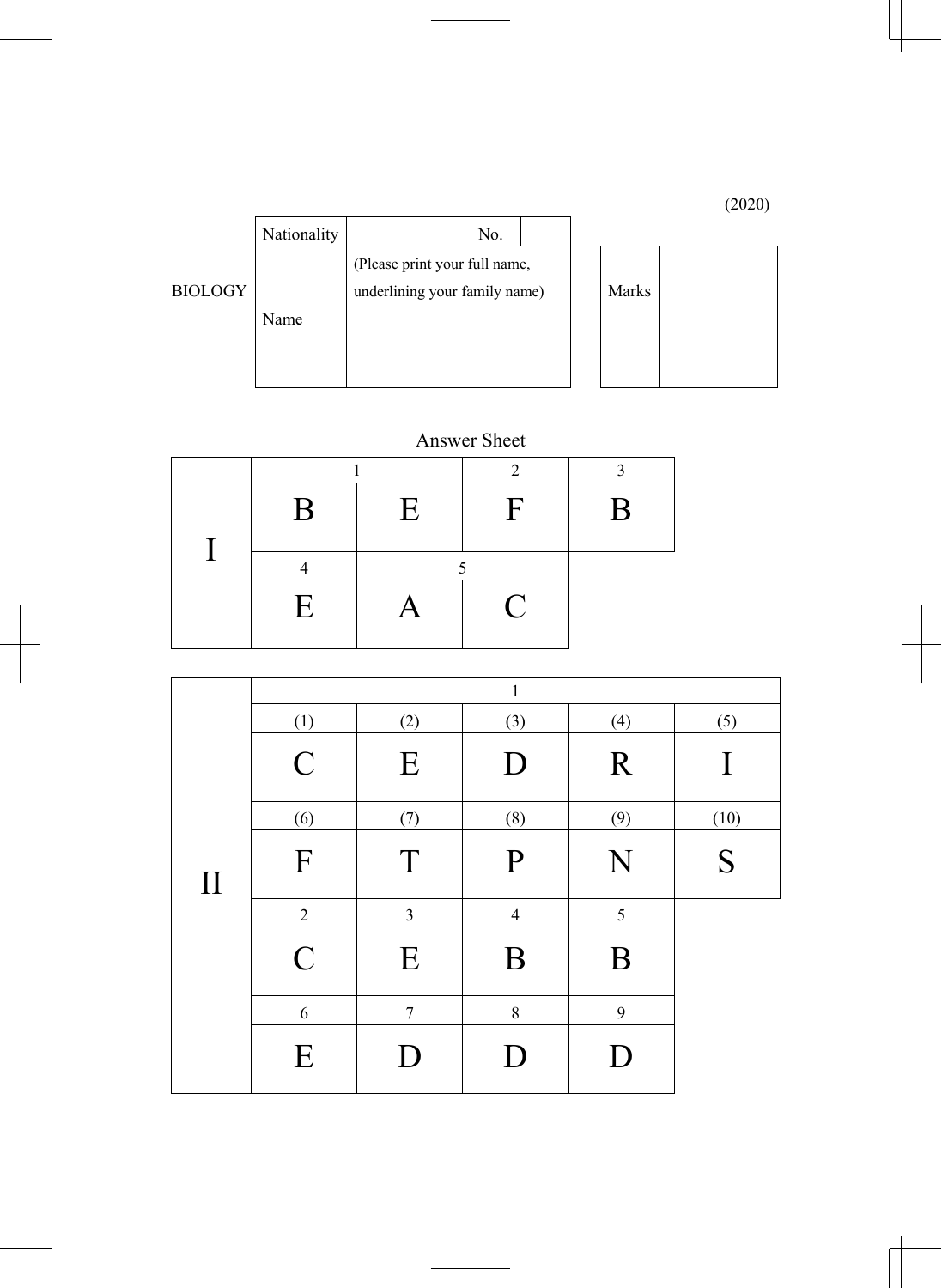|                    | $\mathbf 1$    |                |  |                |     |     |     |                |
|--------------------|----------------|----------------|--|----------------|-----|-----|-----|----------------|
|                    | (a)            | (b)            |  | (c)            |     | (d) |     | (e)            |
|                    | $\Omega$       | F              |  | K              |     | L   |     | M              |
|                    | (f)            | (g)            |  |                | (h) |     | (i) | (j)            |
|                    | $\int$         | G              |  | D              |     | N   |     | $\overline{C}$ |
| $\mathop{\rm III}$ | $\overline{2}$ | $\overline{3}$ |  | $\overline{4}$ |     |     |     |                |
|                    |                |                |  | (1)            | (2) |     | (3) | (4)            |
|                    | $\bm A$        | $\mathbf{F}$   |  | E              | K   |     | B   | $\mathbf{F}$   |
|                    | 5              |                |  | 6              |     |     |     |                |
|                    | B              | D              |  | $\mathcal{C}$  |     |     | D   |                |

|    |              | ∍           |           |   |
|----|--------------|-------------|-----------|---|
|    | E            | $\mathbf C$ | E         | Ε |
| IV |              |             |           |   |
|    | $\mathbf{E}$ | $\mathbf C$ | $\bigcup$ | B |